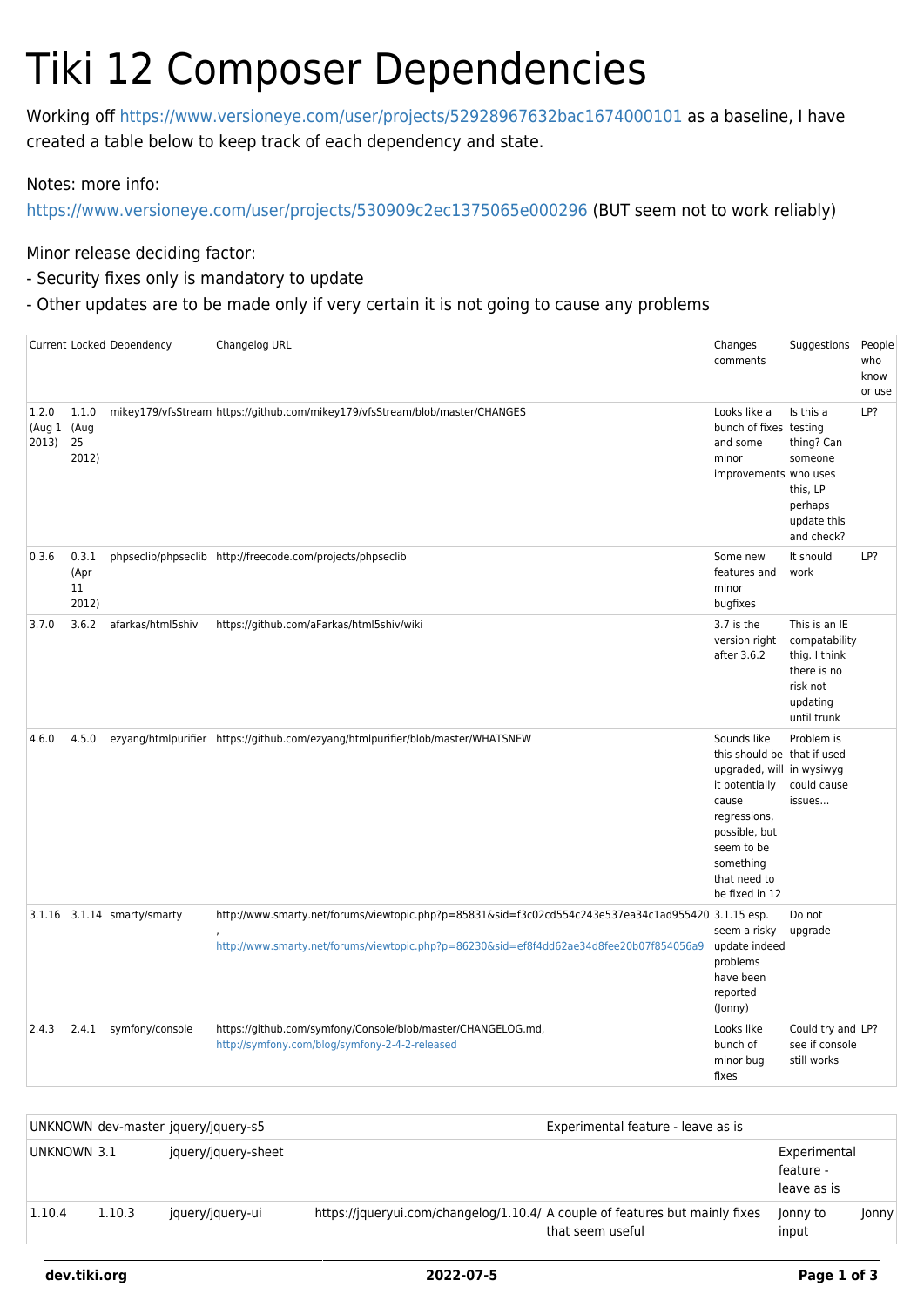| 1.4.1                                  | 1.3.2  | jquery/jquery-mobile                              |                        |                                       | 1.3.2, is the last of the 1.3 series                                                                        | Major<br>upgrade<br>probably<br>more work<br>than will be<br>justified<br>given<br>Bootstrap<br>replacing |                             |
|----------------------------------------|--------|---------------------------------------------------|------------------------|---------------------------------------|-------------------------------------------------------------------------------------------------------------|-----------------------------------------------------------------------------------------------------------|-----------------------------|
| 1.10.4                                 | 1.10.3 | jquery/jquery-ui-themes                           |                        |                                       | https://jqueryui.com/changelog/1.10.4/ see jquery-ui                                                        |                                                                                                           |                             |
|                                        |        |                                                   |                        |                                       |                                                                                                             |                                                                                                           |                             |
| 1.4.3                                  | 1.4    |                                                   |                        |                                       | jquery/jquery-timepicker-addon https://www.versioneye.com/php/trentrichardson:jquery-timepicker-addon/1.4   |                                                                                                           |                             |
|                                        |        | UNKNOWN 1.3.999 jquery/jquery-ui-selectmenu       |                        |                                       |                                                                                                             |                                                                                                           |                             |
| 1.0                                    | 1.0    | jquery/jtrack                                     |                        | https://code.google.com/p/jtrack/     |                                                                                                             |                                                                                                           | up to date                  |
| 2.6.1                                  | 2.6    | jquery/minicart                                   |                        |                                       |                                                                                                             |                                                                                                           | Jonny Jonny<br>uses<br>this |
| 3.0.5                                  | 3.0.5  | jquery/photoswipe                                 |                        |                                       |                                                                                                             |                                                                                                           |                             |
| UNKNOWN 1.1                            |        | jquery/md5                                        |                        |                                       |                                                                                                             |                                                                                                           |                             |
|                                        |        |                                                   |                        |                                       |                                                                                                             |                                                                                                           |                             |
| 1.9.4                                  | 1.9.2  |                                                   |                        |                                       | jquery/plugins/anythingslider https://github.com/CSS-Tricks/AnythingSlider Some                             |                                                                                                           | <b>Not</b>                  |
| (Nov                                   | (May   |                                                   |                        |                                       |                                                                                                             | fixes but                                                                                                 | critical                    |
| 15                                     | 23     |                                                   |                        |                                       |                                                                                                             | seem like                                                                                                 | to                          |
| 2013)                                  | 2013)  |                                                   |                        |                                       |                                                                                                             | nothing                                                                                                   | update                      |
|                                        |        |                                                   |                        |                                       |                                                                                                             | critical                                                                                                  |                             |
| <b>UNKNOWN</b>                         |        | 1.0                                               | jquery/plugins/async   |                                       |                                                                                                             |                                                                                                           |                             |
| 0.1                                    |        | 0.1                                               | jquery/plugins/brosho  |                                       | http://demos.usejquery.com/brosho-plugin/                                                                   |                                                                                                           | Up to                       |
|                                        |        |                                                   |                        |                                       |                                                                                                             |                                                                                                           | date                        |
| 1.1.0                                  |        | 1.0.0                                             | jquery/plugins/chosen  |                                       | https://github.com/harvesthq/chosen/releases                                                                | like                                                                                                      | Seems Cannot<br>upgrade     |
|                                        |        |                                                   |                        |                                       |                                                                                                             |                                                                                                           | could without               |
|                                        |        |                                                   |                        |                                       |                                                                                                             | be                                                                                                        | testing                     |
|                                        |        |                                                   |                        |                                       |                                                                                                             |                                                                                                           | useful though,              |
|                                        |        |                                                   |                        |                                       |                                                                                                             |                                                                                                           | fixes not sure<br>if worth  |
|                                        |        |                                                   |                        |                                       |                                                                                                             |                                                                                                           | the risk                    |
| 1.2.2                                  |        | 1.2.10                                            | jquery/plugins/cluetip |                                       | https://github.com/kswedberg/jquery-cluetip/tree/master Am I looking at                                     |                                                                                                           |                             |
|                                        |        |                                                   |                        |                                       |                                                                                                             |                                                                                                           | the correct                 |
|                                        |        |                                                   |                        |                                       |                                                                                                             | plugin?                                                                                                   |                             |
|                                        |        |                                                   |                        |                                       | 1.4.37(2014/2/11) 1.4.31(2013/9/25) jquery/plugins/colorbox https://github.com/jackmoore/colorbox#changelog |                                                                                                           | Looks Worth a               |
|                                        |        |                                                   |                        |                                       |                                                                                                             | like                                                                                                      | try?<br>Who                 |
|                                        |        |                                                   |                        |                                       |                                                                                                             | just<br>minor                                                                                             | can                         |
|                                        |        |                                                   |                        |                                       |                                                                                                             | fixes                                                                                                     | test?                       |
|                                        |        |                                                   |                        |                                       |                                                                                                             |                                                                                                           |                             |
| UNKNOWN 0.5                            |        | jquery/plugins/colorpicker                        |                        |                                       |                                                                                                             |                                                                                                           |                             |
| <b>UNKNOWN 3.25.0</b><br>UNKNOWN 2.0.1 |        | jquery/plugins/form<br>iquery/plugins/galleriffic |                        | http://oxfammexico.org/crece/galeria/ |                                                                                                             |                                                                                                           |                             |

| <b>UNKNOWN 3.25.0</b> |        | jquery/plugins/form             |                                                                                                 |
|-----------------------|--------|---------------------------------|-------------------------------------------------------------------------------------------------|
| UNKNOWN 2.0.1         |        | jquery/plugins/galleriffic      | http://oxfammexico.org/crece/galeria/                                                           |
| 3.0.3                 | 3.0.3  | jquery/plugins/infinitecarousel | http://www.catchmyfame.com/catchmyfame-jquery-plugins/jquery-infinite-carousel-plugin/          |
| 1.11.1                | 1.11.1 |                                 | jquery/plugins/jquery-validation http://bassistance.de/jquery-plugins/jquery-plugin-validation/ |
| 2.4                   | 2.4    | jquery/plugins/jquery-json      | https://code.google.com/p/jquery-json/                                                          |
| 0.99                  | 0.98   | jquery/plugins/media            | but this one is pointing to master so it's actually updated                                     |
| 1.2.1                 | 1.2.1  | jquery/plugins/migrate          | https://github.com/jquery/jquery-migrate/#readme                                                |
| UNKNOWN 1.2.1         |        | jquery/plugins/migrate-min      | see migrate                                                                                     |
|                       |        |                                 |                                                                                                 |